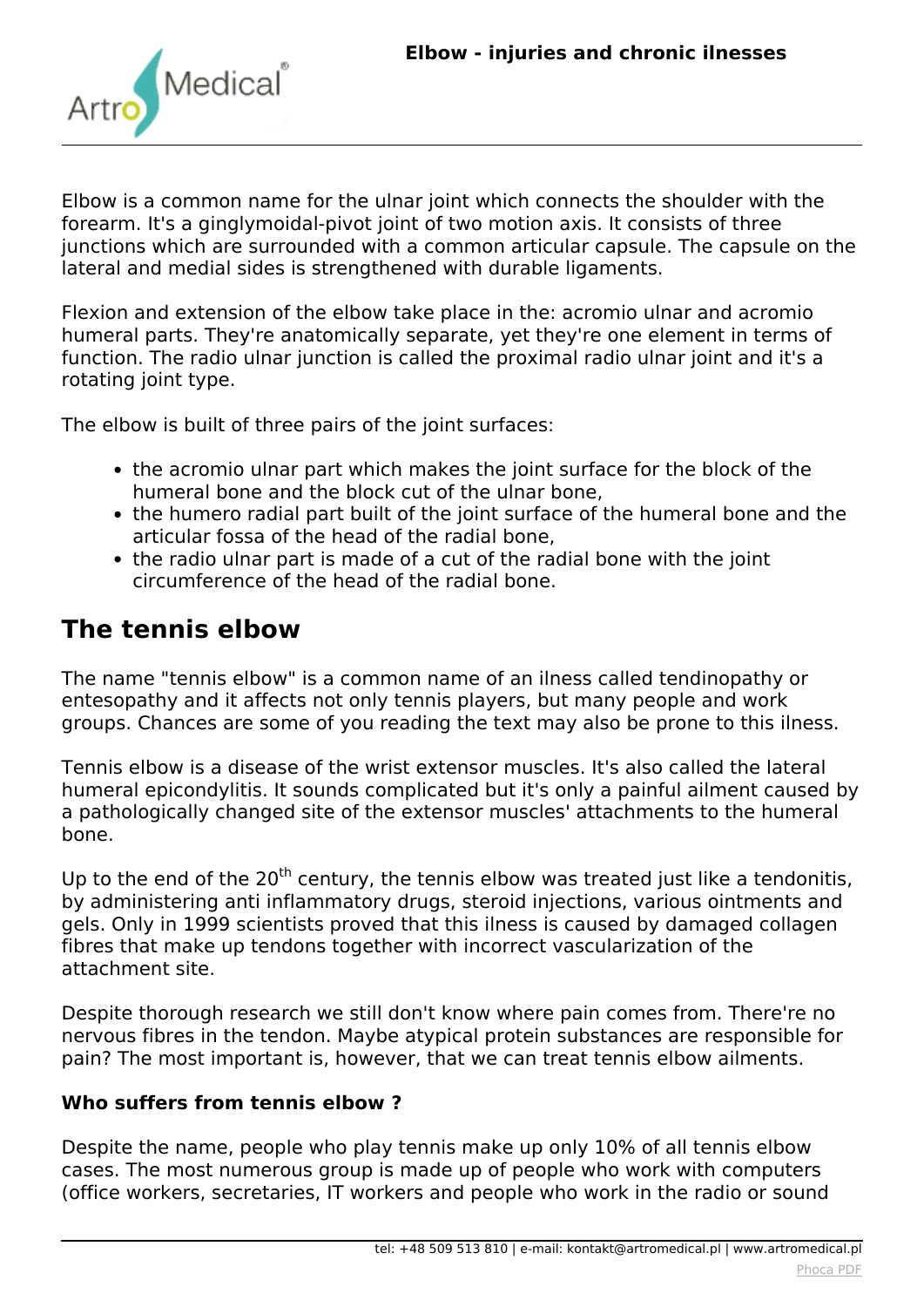

*engineers who sit for hours mixing broadcasts), electricians and orthopaedists :). Anyone whose arms are often positioned atypically or who make semi pivoting movements of the wrist (screwing with a strong grip – electricians and, not long ago, dentists). Tennis players sometimes use gum inserts between the strings of the racket in order to reduce vibrations. Yet using the inserts doesn't reduce vibrations and doesn't prevent from the ilness. We observe increased morbidity among smokers.*

*The greatest morbidity is observed among people of age between 30 and 65. The most dangerous period is between 45 and 54 years of age.*

### **Diagnosis**

*The basic method is an interview with a patient and a test of wrist extension against resistance, performed by an experienced orthopaedist. When it's necessary, an ultrasound Doppler test with comparison to the other side, X-rays, an MRI or an electromiography are done.*

*Sometimes the inflammation of the attachment heals itself (especially tendinitis type 2 and 4) and the process takes about 9-12 months, even if the patient carries on with his/her activities.*

*The main syptoms of the tennis elbow are:*

- *pain felt on the lateral side of the elbow, which radiates and intensifies during activity,*
- *clear, never present before, tissue sensitivity during palpable examination (touching with fingers),*
- *difficulties with performing everyday activities, eg. shaking hands or raising a glass.*

*International Academy of Orthopedic Medicine differentiates 5 types of the tennis elbow, according to damaged tendons.*

*Type 1 – the proximal attachment of the long radial extensor muscle of the wrist (rare),Type 2 – the proximal attachment of the short radial extensor muscle of the wrist,*

*Type 3 – the tendon of the short extensor of the wrist,*

*Type 4 – connection of the muscle and tendon part of the short radial extensor of the wrist. It's usually accompanied by the irritation of the fingers' extensor.*

*Type 5 – the proximal attachment of the fingers' extensor muscle.*

*[The tennis elbow – treatment \(find out more\)](index.php?option=com_content&view=article&id=150:elbow-treatment&catid=9:articles&Itemid=363#tennis)*

### **Compression neuropathies of the ulnar nerve**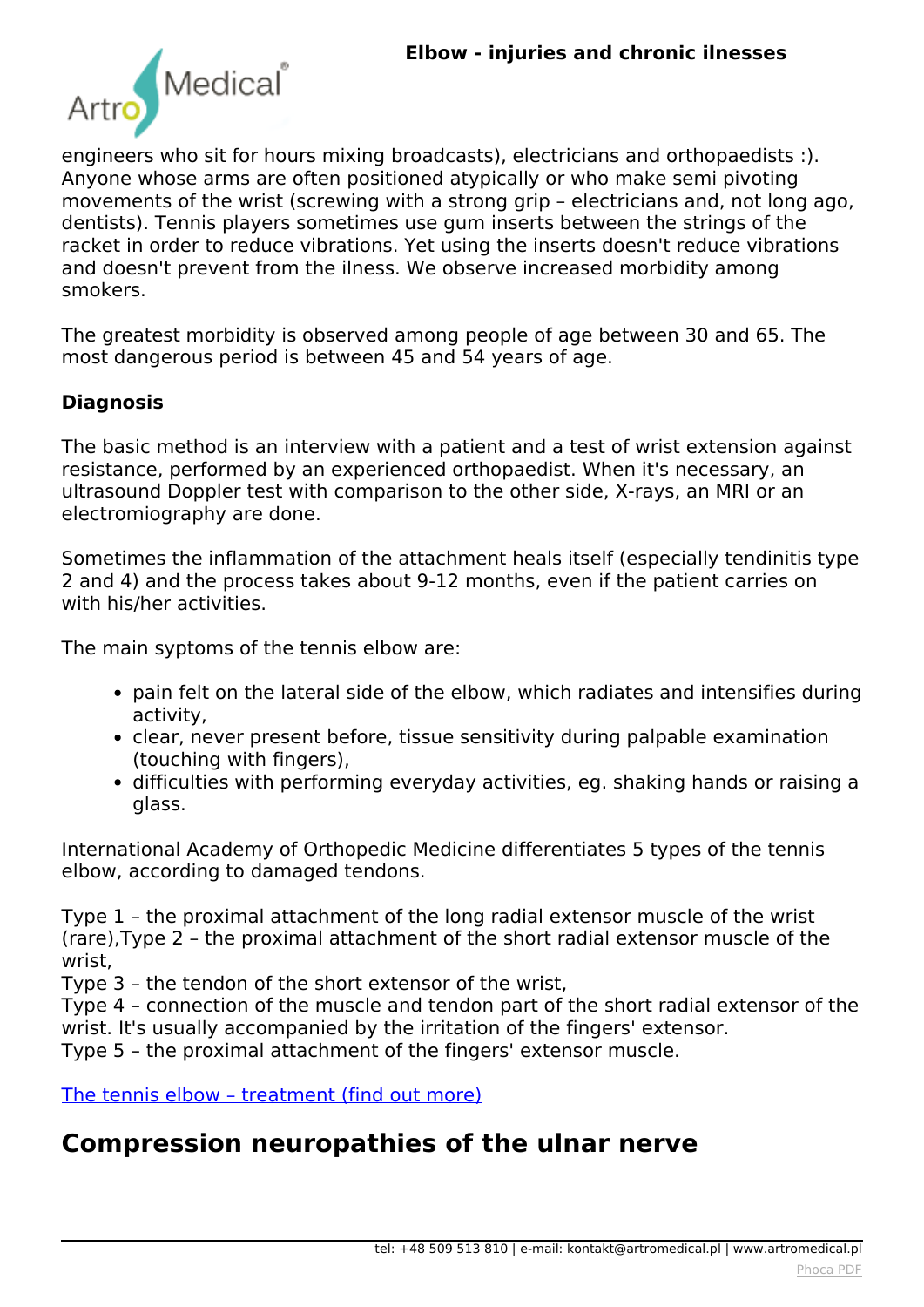

*Chronic compression of the nerves of the upper limb is a frequent reason of patients' ailments. The disorders may be of sensory, locomotor or sensory and locomotor character. Locomotoric symptoms vary from weakening of the limb to complete loss of function. Sensoric symptoms include numbness, formication and lancination but they don't show pain features. At first the sensoric perception is disturbed, at last – the feeling of temperature and pain. The pain connected to the peripheral nerve is most frequently caused by an acute compression of the nerve due to an injury or insufficient vascularization. The ulnar nerve is usually compressed in the site of the elbow and wrist.*

#### **Ulnar nerve groove syndrome**

*The compression of the ulnar nerve in the elbow groove comes second in frequency of occurance, after the ulnar cannal syndrome. It usually occurs in men, in their dominant limb.*

#### **Reasons**

*The reasons of the ulnar nerve compression in the site of elbow may be:*

- *a direct stroke or a chronic compression,*
- *dislocation of the ulnar nerve due to the groove being too shallow or to the lack of the aponeurosis. As a result, the nerve may leave the groove during flexion and come back during extension, which leads to its irritation,*
- *tumors of the ulnar nerve groove, like ganglions, adipomas and others,*
- *the medial head of the arm triceps or other muscle anomalies.*

#### **Symptoms**

*The sensory symptoms usually include numbness of the little and ring fingers. Numbness intesifies when the arm is flexed in the elbow. The locomotor symptoms include weakness, motoric clumsiness and dropping objects, plus difficulties with crossing the index and middle fingers, reducing the size of the hypothenar eminence and of the first space between the metacarpal bones. During an examination, a doctor must check the position of the ulnar nerve, the Tinnel's syndrome, paresthesias, sensitivity and function of muscles that are innervated by the ulnar nerve. Neurological tests show muscle weakening. X-rays, EMG and MRI tests may be of help in diagnosis.*

*[Ulnar nerve groove syndrome \(find out more\)](index.php?option=com_content&view=article&id=150:elbow-treatment&catid=9:articles&Itemid=363#ulnar)*